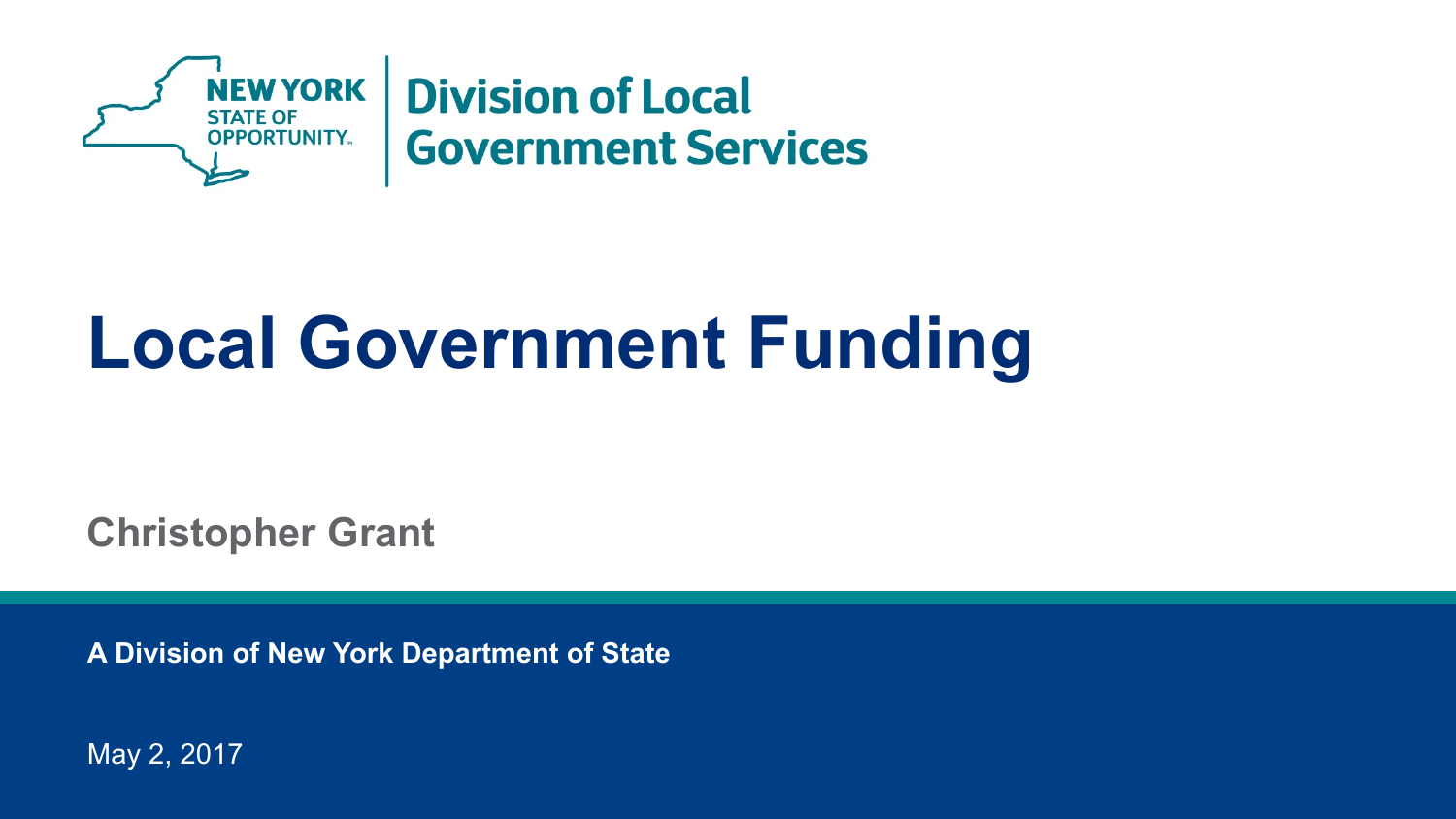



#### **Programs**

- Municipal Restructuring Fund \$25 million
- Local Government Efficiency Program \$4 million
- Citizens Reorganization and Empowerment Grant

**A Division of New York Department of State** 

May 2, 2017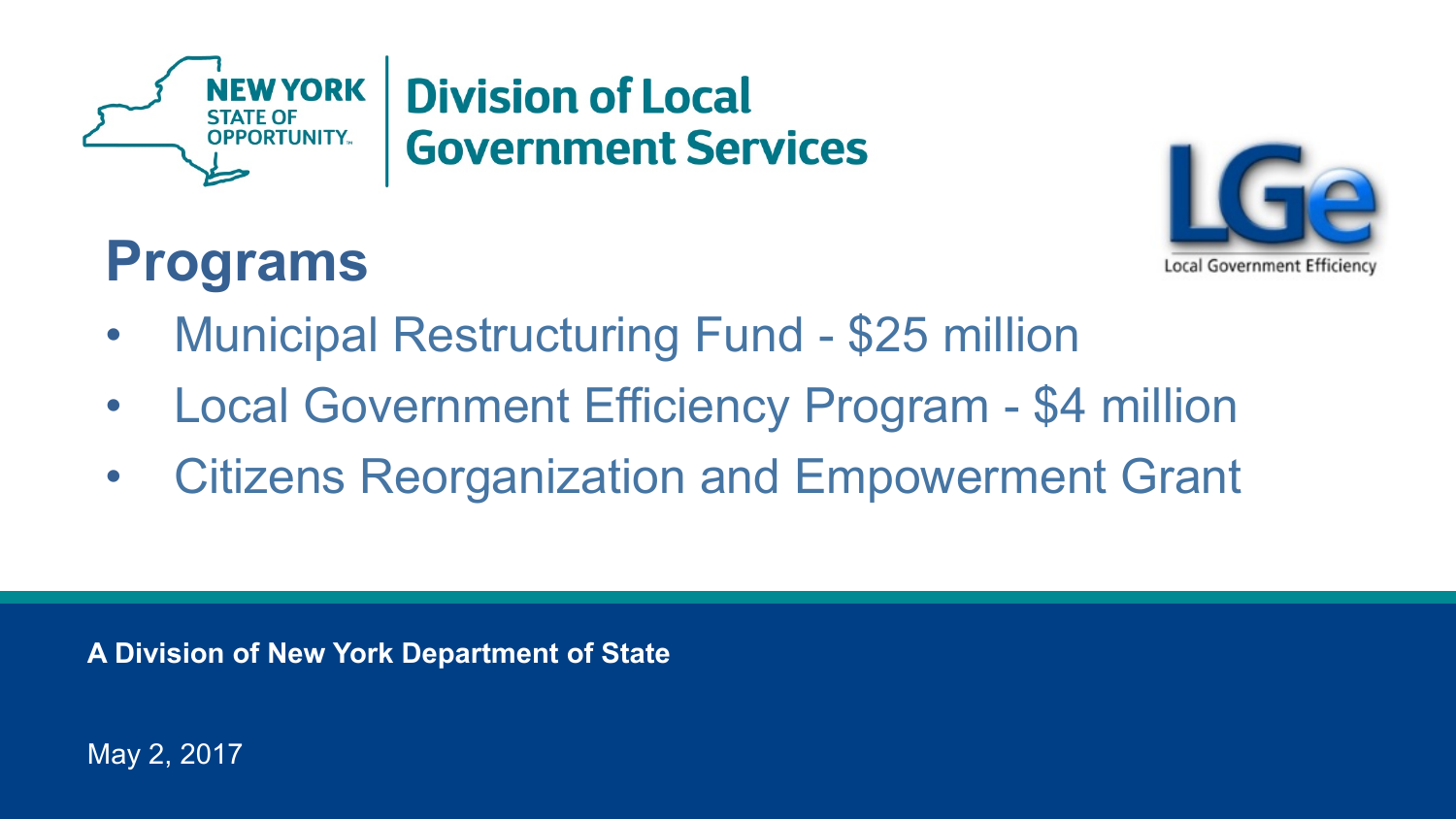## **Municipal Restructuring Fund**

A program designed specifically to stimulate innovation in the way local governments provide services:

-Non Competitive

-Rolling Applications (continuous process)

-Funding only limited by amount of savings or project cost

-Phased process that identifies and invests in champions

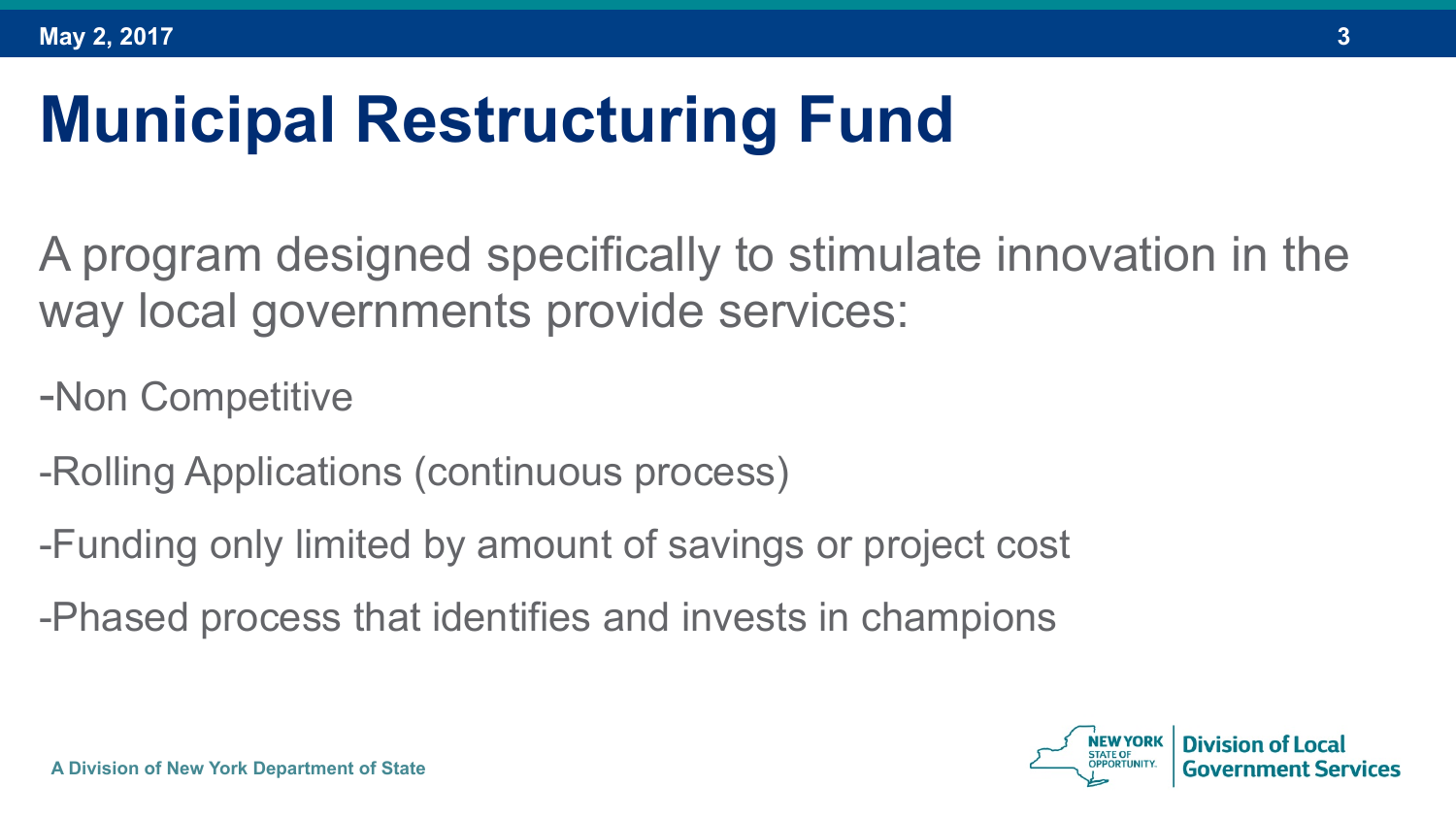### **Municipal Restructuring Fund**





**A Division of New York Department of State**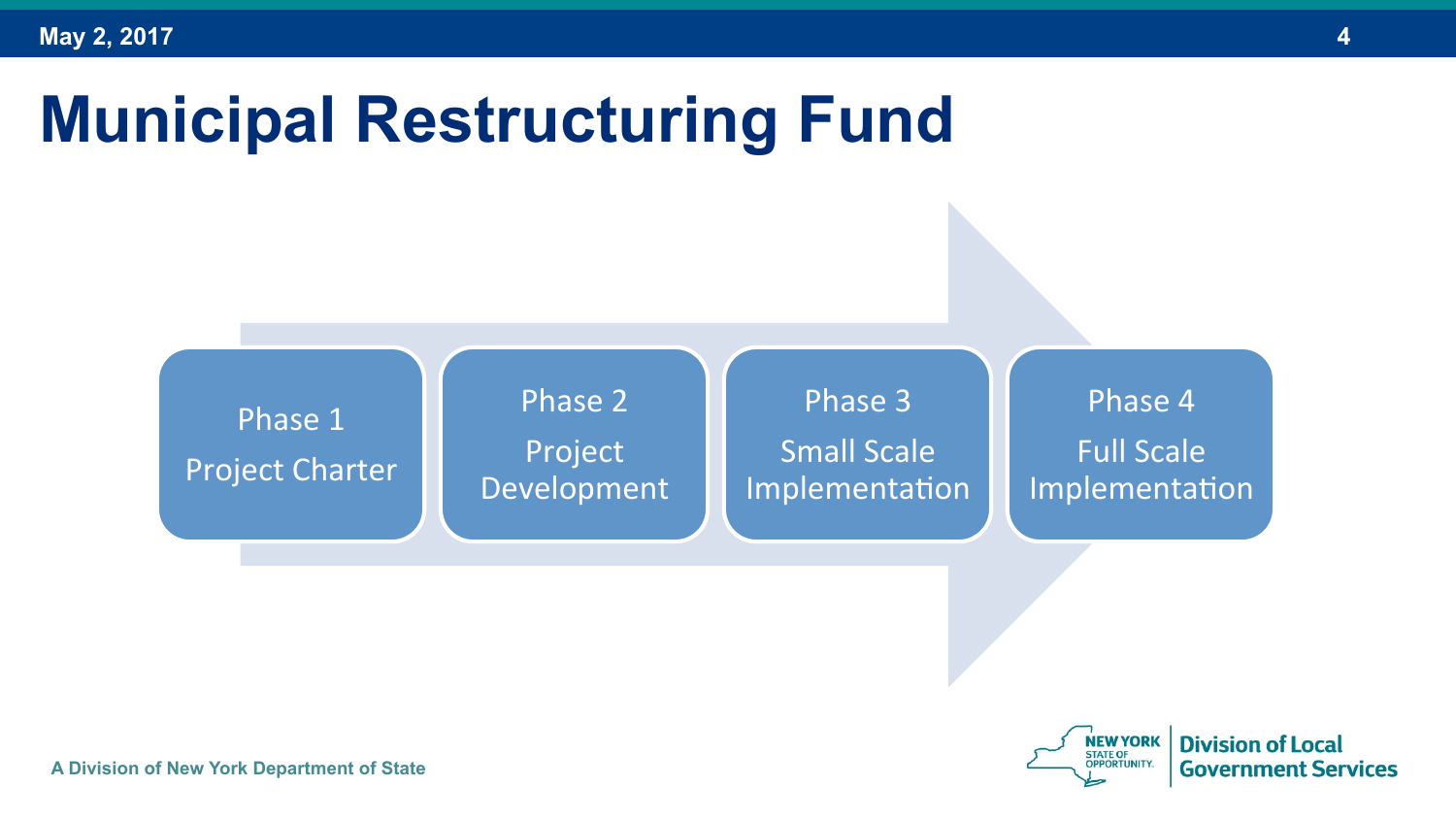## **Municipal Restructuring Fund**

| <b>Phase</b>                           | <b>Maximum Award is lesser of Fiscal Impact or</b><br><b>Project Cost</b>                         | <b>Award</b> |
|----------------------------------------|---------------------------------------------------------------------------------------------------|--------------|
| 1. Project Charter                     | Submission for approval by Management Review Team                                                 | $0\%$        |
| 2. Project Plan                        | Upon approval of Project Charter - to develop Project Plan                                        | 5%           |
| 3. Small Scale<br>Implementation       | Upon approval of Project Plan - to implement Small Scale<br>Implementation                        | 35%          |
| <b>4. Full Scale</b><br>Implementation | Upon evaluation of Small Scale Implementation - balance of<br>award for Full Scale Implementation | 60%          |
| Total                                  |                                                                                                   | 100%         |



**A Division of New York Department of State**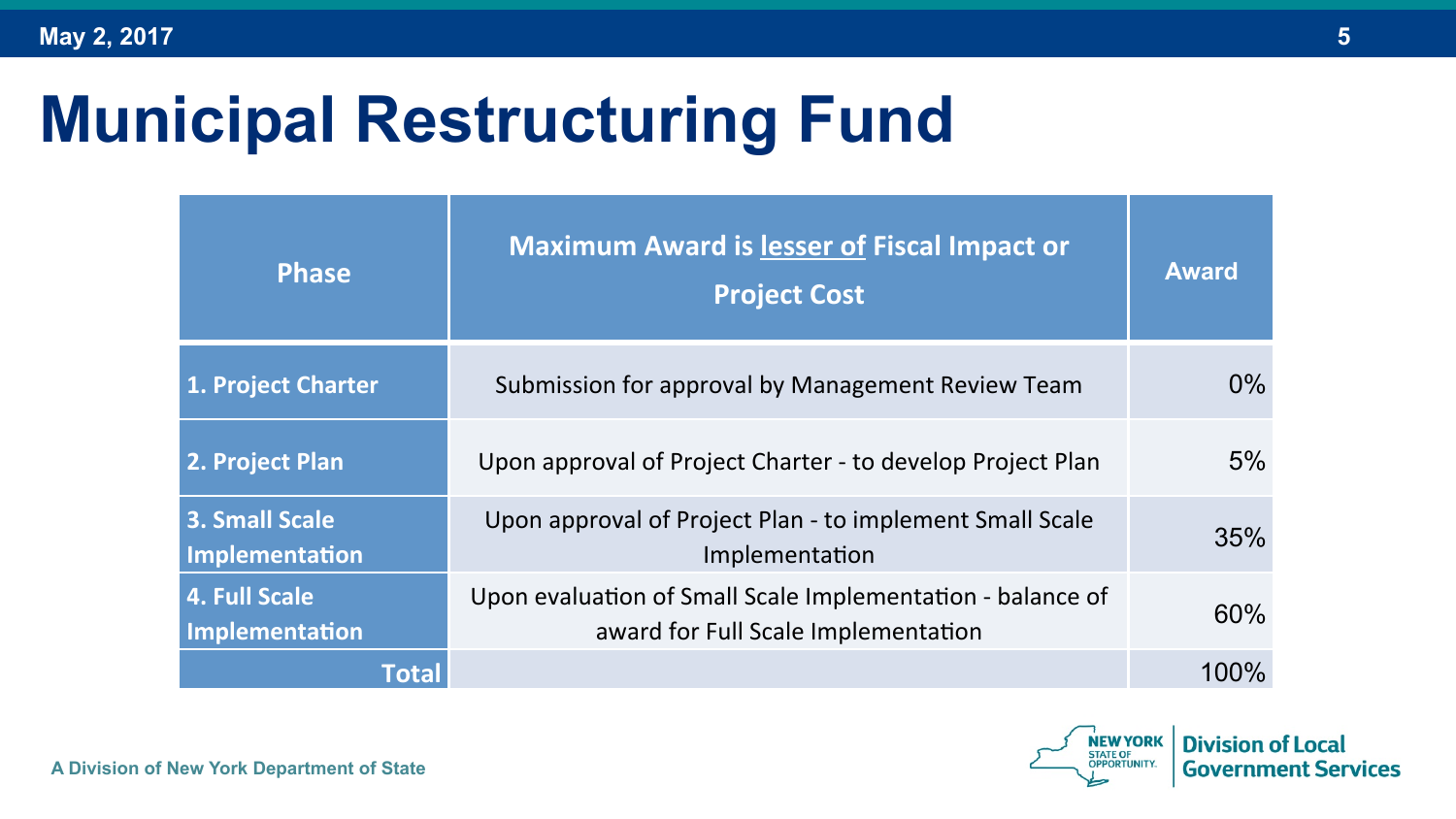# **Local Government Efficiency Program**

#### **Planning**

#### **Implementation**

- \$12,500 per municipality
- Maximum of \$100,000
- 50/50 State/local match
- \$200,000 per municipality
- Maximum of \$1,000,000
- 90/10 State/local match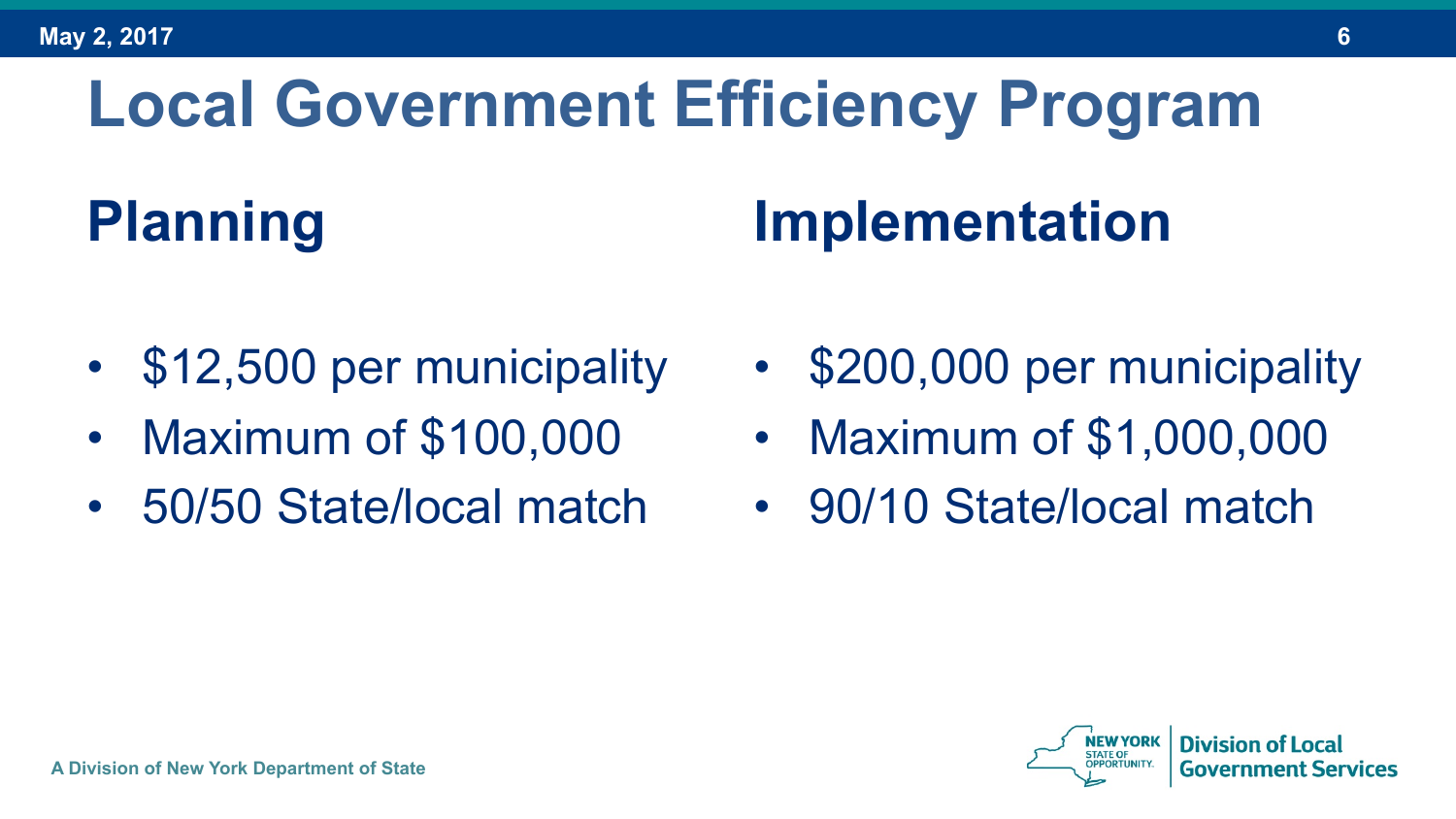## **Local Government Efficiency Program**

#### **Eligible Applicants**

- Counties
- Cities, towns & villages
- School districts
- Fire districts
- Water & sewer districts
- Special districts

#### **Eligible Expenses**

- Personal (transitional)
- **Contractual**
- Equipment & supplies
- Capital costs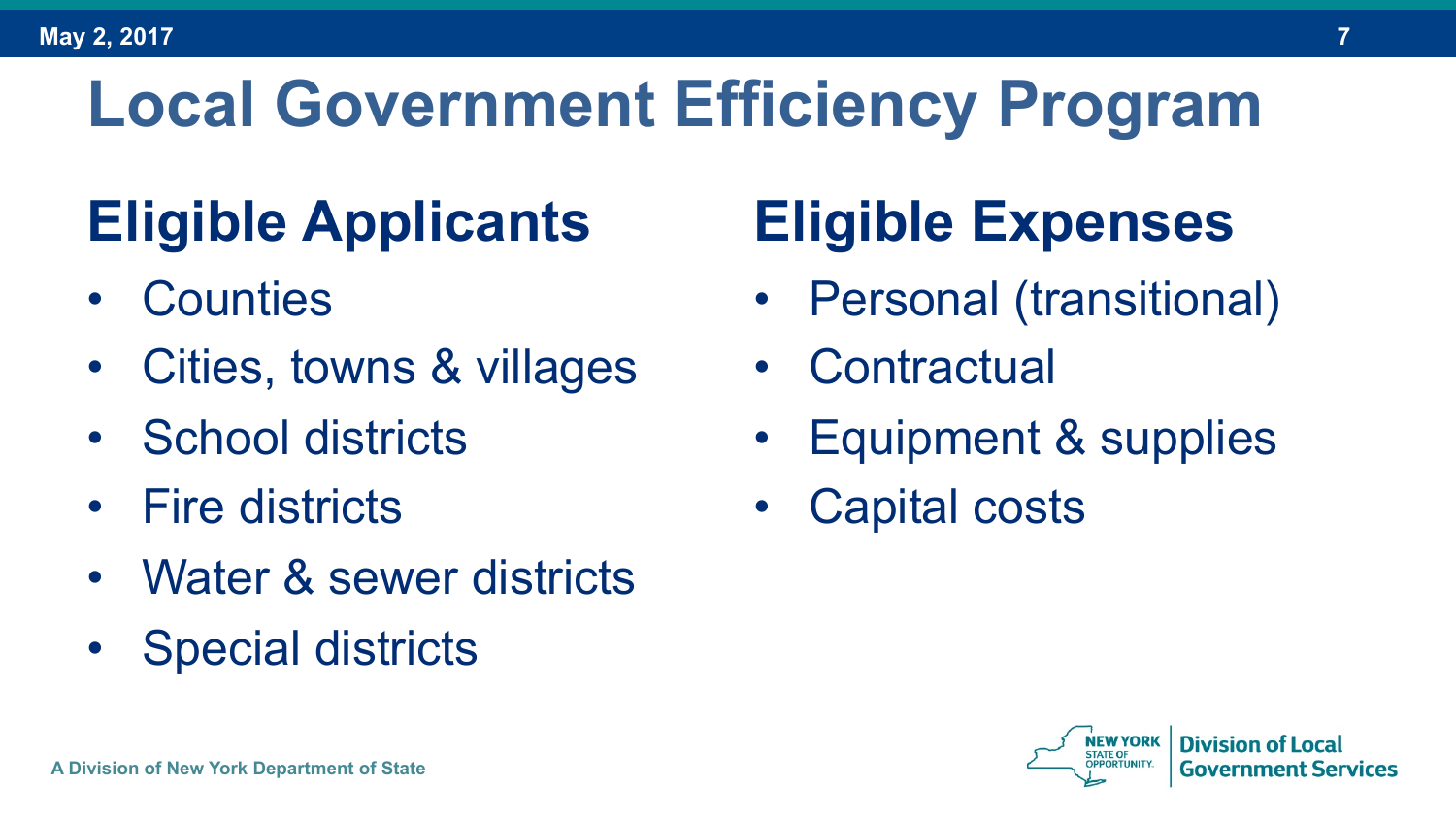# **Citizens Reorganization and Empowerment Grant (CREG)**

#### Implement General Municipal Law Article 17-A

- 1) Reorganization Study/Plan (\$50,000)
- 2) Expedited Reorganization Assistance (\$25,000)
- 3) Reorganization Implementation (\$50,000)

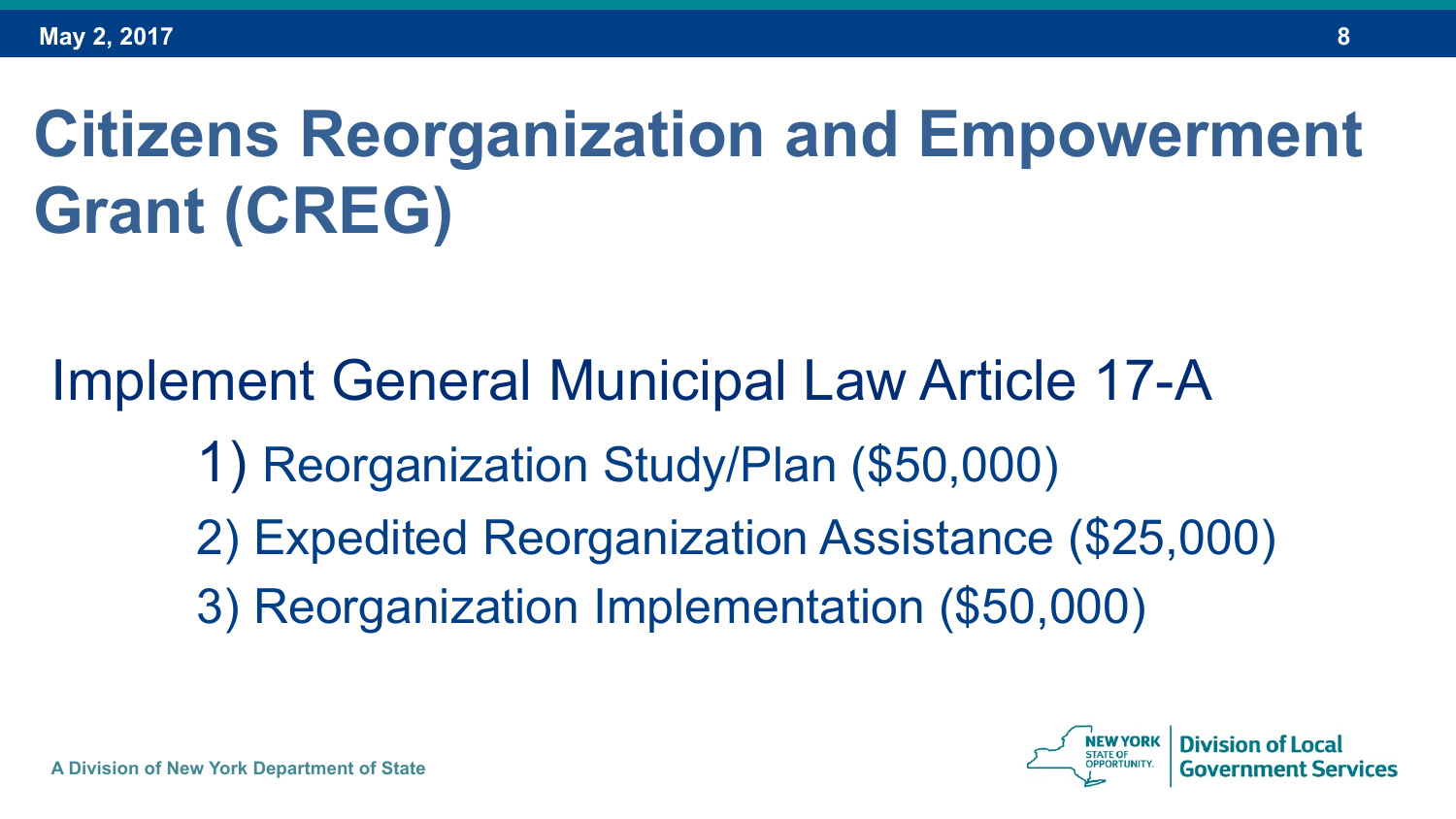#### **Community Development Programs**

- Appalachian Regional Development \$2 million
- Northern Border Regional Development \$1.75 million





#### **Northern Border Regional Commission**